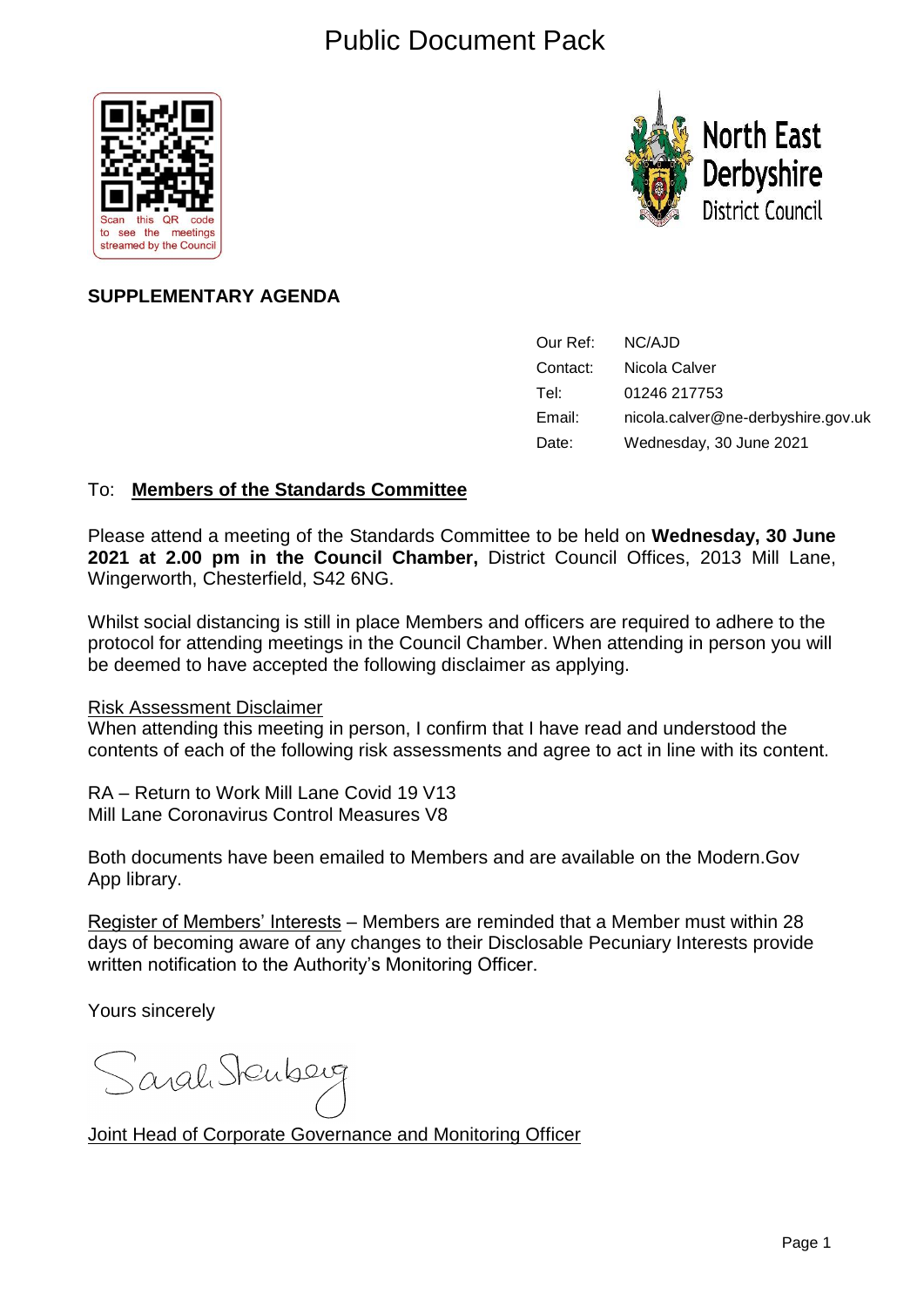## **Members of the Committee**

Councillor P Antcliff Councillor W Armitage - (Chair) Councillor D Hancock Councillor P R Kerry Councillor H Liggett - (Vice Chair) Councillor K Rouse Councillor D Ruff Councillor R Welton

P Coleman – Parish Council Representative D Skinner – Parish Council Representative

**For further information about this meeting please contact: Nicola Calver 01246 217753**

# **A G E N D A**

\_\_\_\_\_\_\_\_\_\_\_

# **5 Review of the Constitution - Part 1** (Pages 4 - 7)

Please note the Appendix for this item is **TO FOLLOW**

| We speak<br>your language<br><b>North East</b><br><b>Derbyshire</b><br><b>District Council</b> | Spanish<br><b>Hablamos su</b><br>idioma<br>Slovak | If you require<br>this agenda in<br>large print<br>or another |
|------------------------------------------------------------------------------------------------|---------------------------------------------------|---------------------------------------------------------------|
| Polish<br>Mówimy Twoim językiem                                                                | Rozprávame Vaším<br>jazykom                       | format<br>please call<br>us on                                |
| French<br>Nous parlons votre langue                                                            | Chinese<br>我们会说你的语言                               | 01246<br>217753                                               |

If you require an adjustment to enable you to participate in or access the meeting please contact the Governance Team at least 72 hours before the meeting starts.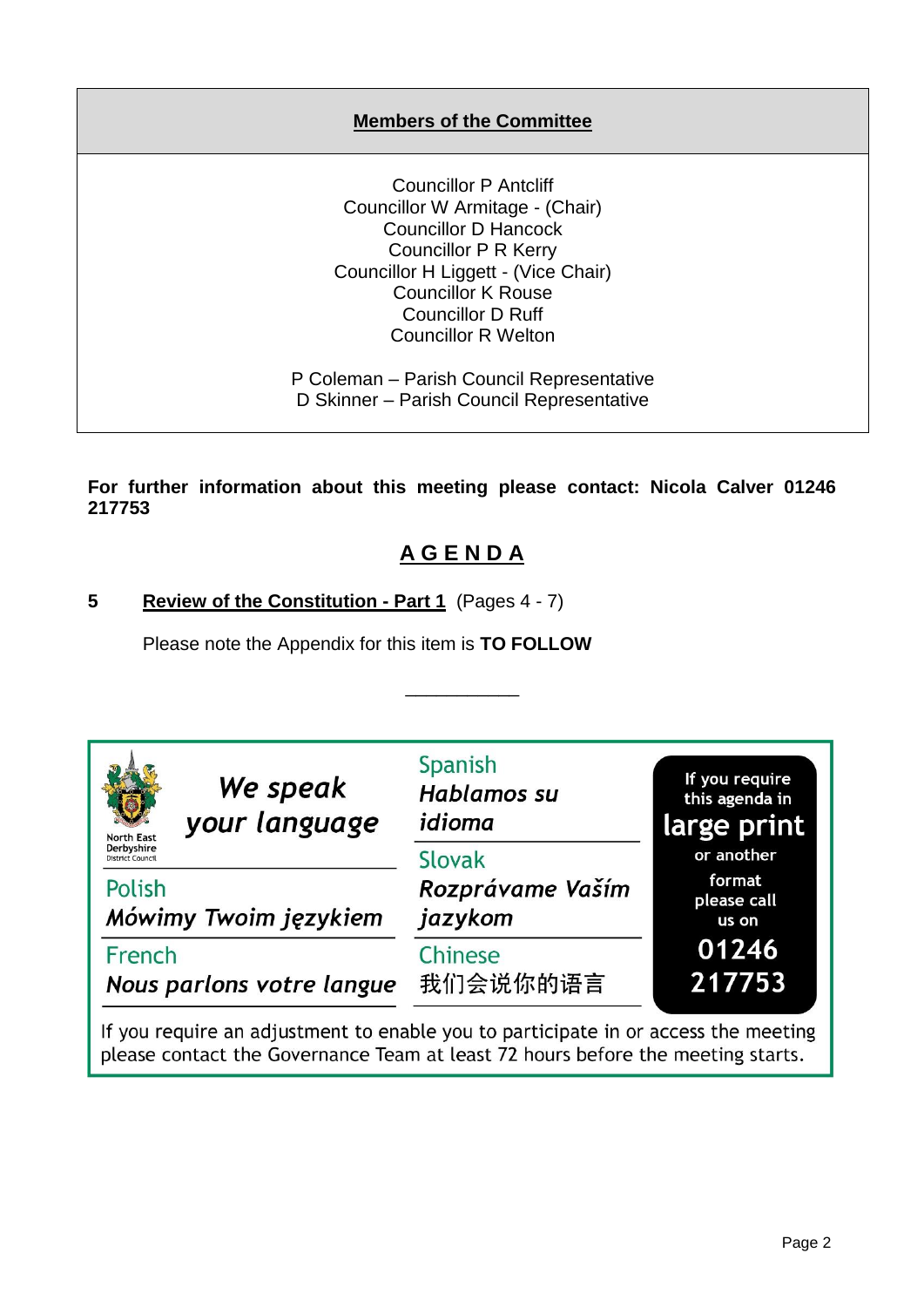| <b>Area of Review</b>       | <b>Proposal and Rationale</b>                                                                                                                                                                                                                                                                                                           | Sections of the Constitution to be<br>revised     |
|-----------------------------|-----------------------------------------------------------------------------------------------------------------------------------------------------------------------------------------------------------------------------------------------------------------------------------------------------------------------------------------|---------------------------------------------------|
| <b>Questions by Members</b> | There is no provision within the constitution for a Councillor to<br>withdraw a question which has been submitted, accepted and<br>published. Referring to section 9 with the Council Procedure                                                                                                                                         | <b>Council Procedure Rules</b><br>Adding in 9.10. |
|                             | Rules the Constitution is silent on this scenario – however,<br>Chair's discretion has been used on this matter twice over the<br>previous two years. This matter has been referred to the<br>Standards Committee to agree clarity by adding a 9.10 to page<br>80 of the May 2021 Constitution (which is currently being<br>published). |                                                   |
|                             | 9.10: Withdrawal of Questions<br>A question which has been accepted and published may<br>be withdrawn by the Member who asked it provided that<br>they indicate this in writing to the Monitoring Officer and<br>the Member to which the question has been asked not<br>later than 24 hours in advance of the meeting.                  |                                                   |
| Debt Write Off              | There have been challenges within the last 12 months in<br>regard to write off of debt, and gaining the necessary approval<br>in order to action this process. 12.6 of the Council's delegation<br>scheme authorises the S151 officer to write off debts up to<br>£3,500, and larger debts are referred to the Cabinet for              | Scheme of Delegation 12.6                         |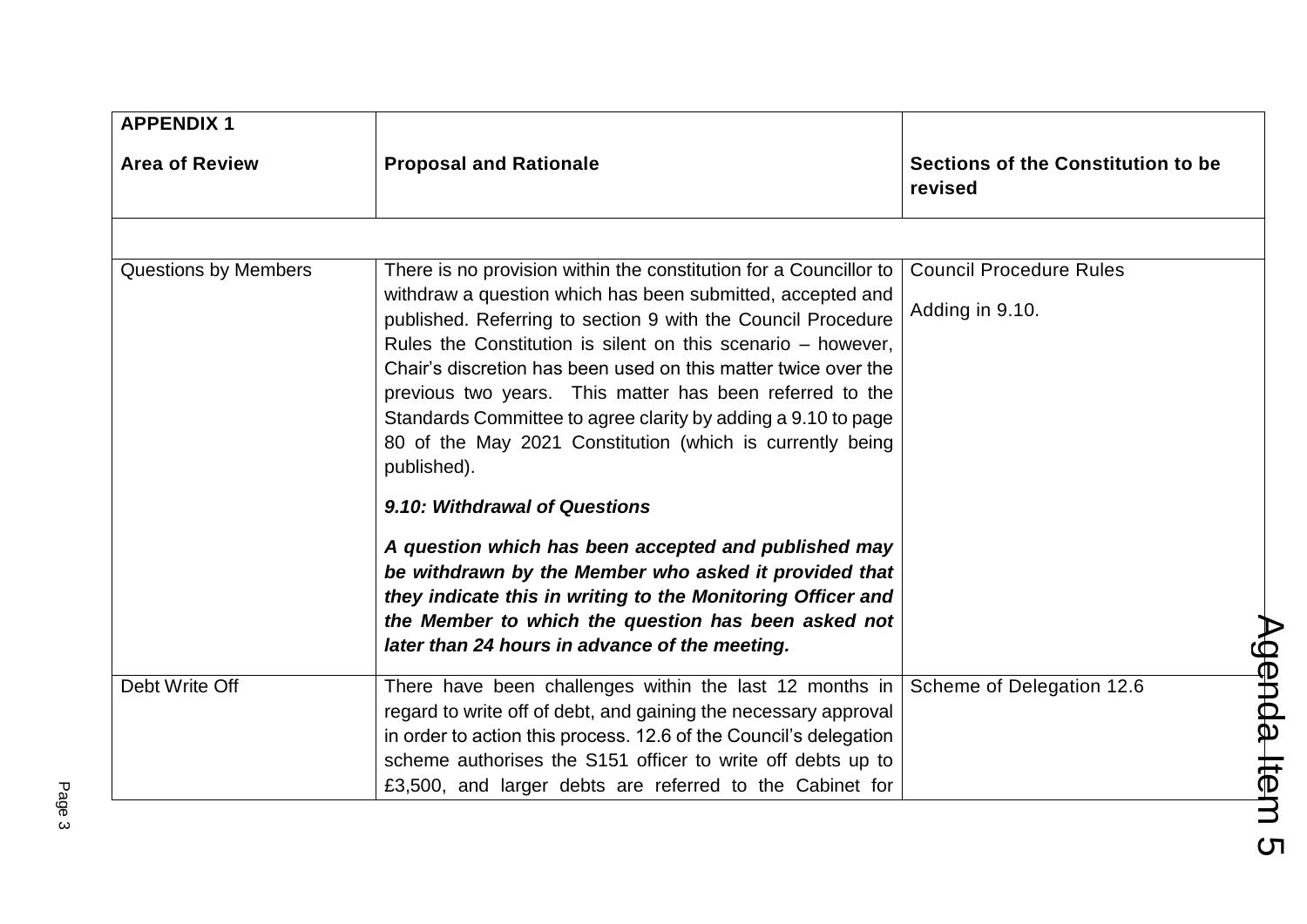|                                        | approval. It is suggested that this limit is increased, with a<br>caveat that all debt sign off is undertaken in consultation with<br>the Portfolio Holder for Finance. This would amend 12.6 as<br>follows:<br>After consultation with the relevant Portfolio Holder to<br>authorise the write-off of bad debts up to an approval limit of<br>£7,500. Larger debts will be included in a report for information<br>to the Executive/Cabinet. |                                  |
|----------------------------------------|-----------------------------------------------------------------------------------------------------------------------------------------------------------------------------------------------------------------------------------------------------------------------------------------------------------------------------------------------------------------------------------------------------------------------------------------------|----------------------------------|
| <b>Delegation Scheme</b><br>Amendments | There are some statutory matters which are missing from the<br>Proper Officer provisions within the Scheme of Delegation.<br>Provisions required for the notification and control powers<br>from transmissible diseases which are given to Proper<br>officers within:                                                                                                                                                                         | <b>Proper Officer Provisions</b> |
|                                        | <b>Public Health (Control of Disease) Act 1984</b>                                                                                                                                                                                                                                                                                                                                                                                            |                                  |
|                                        | S11, 18, 20, 21, 22, 24, 29, 31, 36, 40, 42, 43 and 48                                                                                                                                                                                                                                                                                                                                                                                        |                                  |
|                                        | <b>Public Health (Infectious Diseases) Regulations 1988</b>                                                                                                                                                                                                                                                                                                                                                                                   |                                  |
|                                        | Regulations 6,8,9,10                                                                                                                                                                                                                                                                                                                                                                                                                          |                                  |
|                                        | Sch 3 and 4                                                                                                                                                                                                                                                                                                                                                                                                                                   |                                  |
|                                        | As these are in statute, it is just a matter of governance to<br>ensure that they are documented within the Constitution. With<br>Standards Committee approval, these will be added under                                                                                                                                                                                                                                                     |                                  |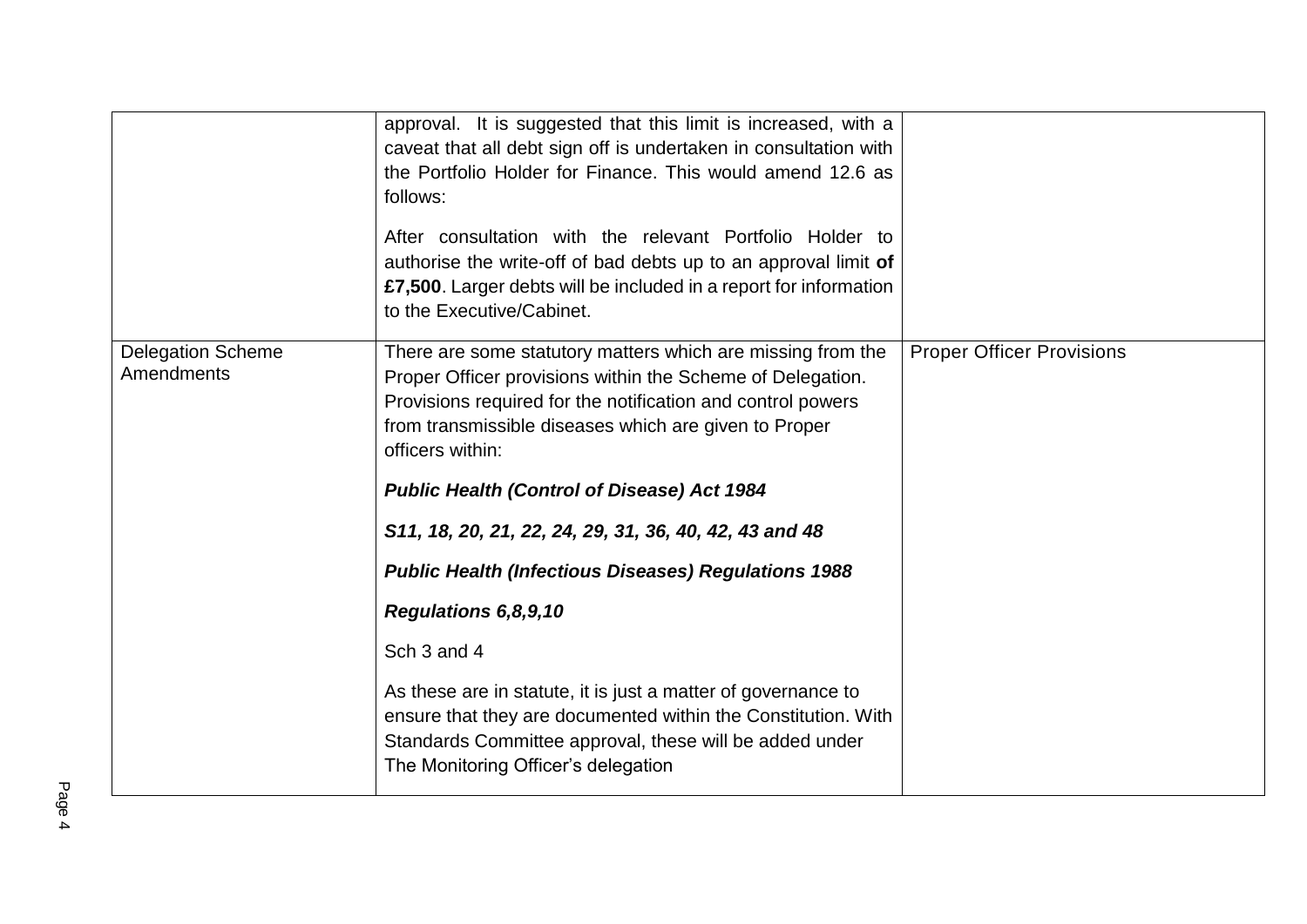|               | To make appropriate changes to the Constitution<br>13.20<br>arising from any new legislation, administrative errors<br>or conflicts in interpretation.                                                                                                                                                                                                                                                           |                                     |
|---------------|------------------------------------------------------------------------------------------------------------------------------------------------------------------------------------------------------------------------------------------------------------------------------------------------------------------------------------------------------------------------------------------------------------------|-------------------------------------|
| New JSCC TORs | It is commonplace for Local Authorities to have a formally<br>established consultation committee involving unions, staff<br>representatives, elected members and senior management to<br>consider working arrangements, service provisions and<br>operational and policy matters. The authority currently operate<br>a working group to give consideration to these matters $-$ the<br>Joint Consultative Group. | <b>Committee Structures and TOR</b> |
|               | There are a number of informal meetings that are designed to<br>troubleshoot specific service matters, and by formalising the<br>JCG to a Committee, there is a structure for escalation and<br>decision making. The informality of the JCG leads to some<br>challenges, which can be resolved through better governance<br>arrangements providing support to both the staff and<br>management sides.            |                                     |
|               | It is proposed that the JCG be disestablished and replaced by<br>a formal JSCC which will comprise of a slightly altered<br>Membership. However the changes to Membership are not the<br>reasons for change. 'Sides' are no longer mentioned in order<br>to create a committee of persons working together to decide<br>on and resolve issues.                                                                   |                                     |
|               | By formalising this meeting, the discussions that take place<br>within will also become more formal. With many other options<br>for informal discussions, it is felt that a structured public<br>meeting would give create a more strategic environment from<br>which to address concerns.                                                                                                                       |                                     |